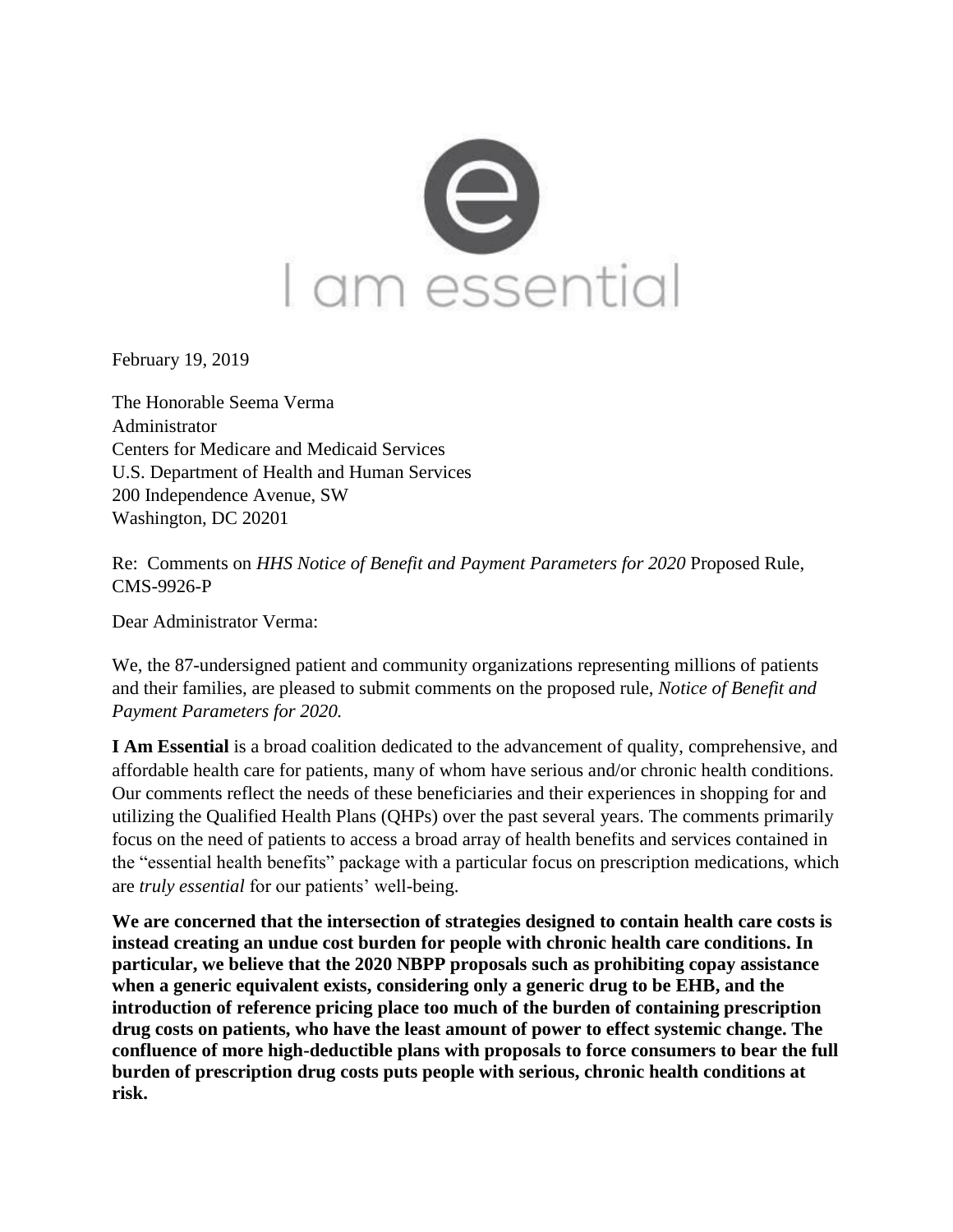We appreciate your consideration of our insights and concerns as we all work to improve the patient experience and health outcomes under the ACA, particularly for those with complex healthcare needs.

# **Proposed New Provision Not Counting Copay Assistance for Brand Drugs When a Generic Equivalent Exists**

CMS proposes to allow issuers to prohibit counting manufacturer copay assistance for a brand drug towards the deductible or cost-sharing limits when a generic drug is available, on the grounds that copay assistance may steer beneficiaries towards higher cost drugs. While we agree with the goal of reducing the cost of prescription drugs, we have significant concerns that this proposal puts the burden of high drug list prices on people with serious, chronic conditions who rely on prescription drugs – and on copay assistance to afford their medication. High deductibles and high cost-sharing for specialty medications expose patients to extraordinary out-of-pocket costs when they pick up their prescriptions at the pharmacy. People with complex medical conditions must have meaningful access to the best medication regimen for them, as prescribed by their doctor, even when those medications come with a cost. Many conditions impact each individual differently and similarly, many medications are not interchangeable. People can experience challenging or debilitating side effects from some generics of older generation medications, for instance, making a brand name medication the best option for them. CMS' proposal to allow issuers to not count this assistance for brand drugs when a generic drug is available can undermine meaningful access and exacerbate affordability concerns because of the high cost of many specialty generic drugs.

## **Shifting Costs to Consumers**

 $\overline{\phantom{a}}$ 

In 2019, the maximum out-of-pocket limit on health insurance plans for an individual is \$7,900 and \$15,800 for a family, with the average deductible for a silver-level qualified health plan being \$4,375. Moreover, specialty medications used to treat serious and chronic conditions, are often placed on formulary tiers associated with steep cost-sharing, sometimes upwards of 50 percent co-insurance. Research shows that when patient cost-sharing exceeds \$250, 69 percent of new prescriptions are not filled or are abandoned at the pharmacy.<sup>1</sup> Many insurance plans require people to exhaust their deductibles before contributing to the cost of prescription medications. Copay assistance programs are designed to ensure people are able to fill their prescriptions without having to come up with several thousand dollars at the pharmacy counter.

Some states have established separate cost-sharing limitations for prescription drugs, but those limitations generally do not take effect until after the patient has paid thousands of dollars upfront to meet the deductible. Delaware, Louisiana, Maryland, and Washington D.C. have placed co-pay caps on a 30-day supply of specialty-tier drugs at \$150, but after the deductible is met.<sup>2</sup> California also caps payments at \$250 but again, after the deductible has been met. Florida's

<sup>1</sup> IQVIA. Patient Affordability Part Two: Implications for Patient Behavior & Therapy Consumption. [https://www.iqvia.com/locations/united-states/patient-affordability-part-two.](https://www.iqvia.com/locations/united-states/patient-affordability-part-two) 

<sup>&</sup>lt;sup>2</sup>Kaminski Luduc, J. July 2016. Office of Legislature Research. https://www.cga.ct.gov/2016/rpt/pdf/2016-R-0134.pdf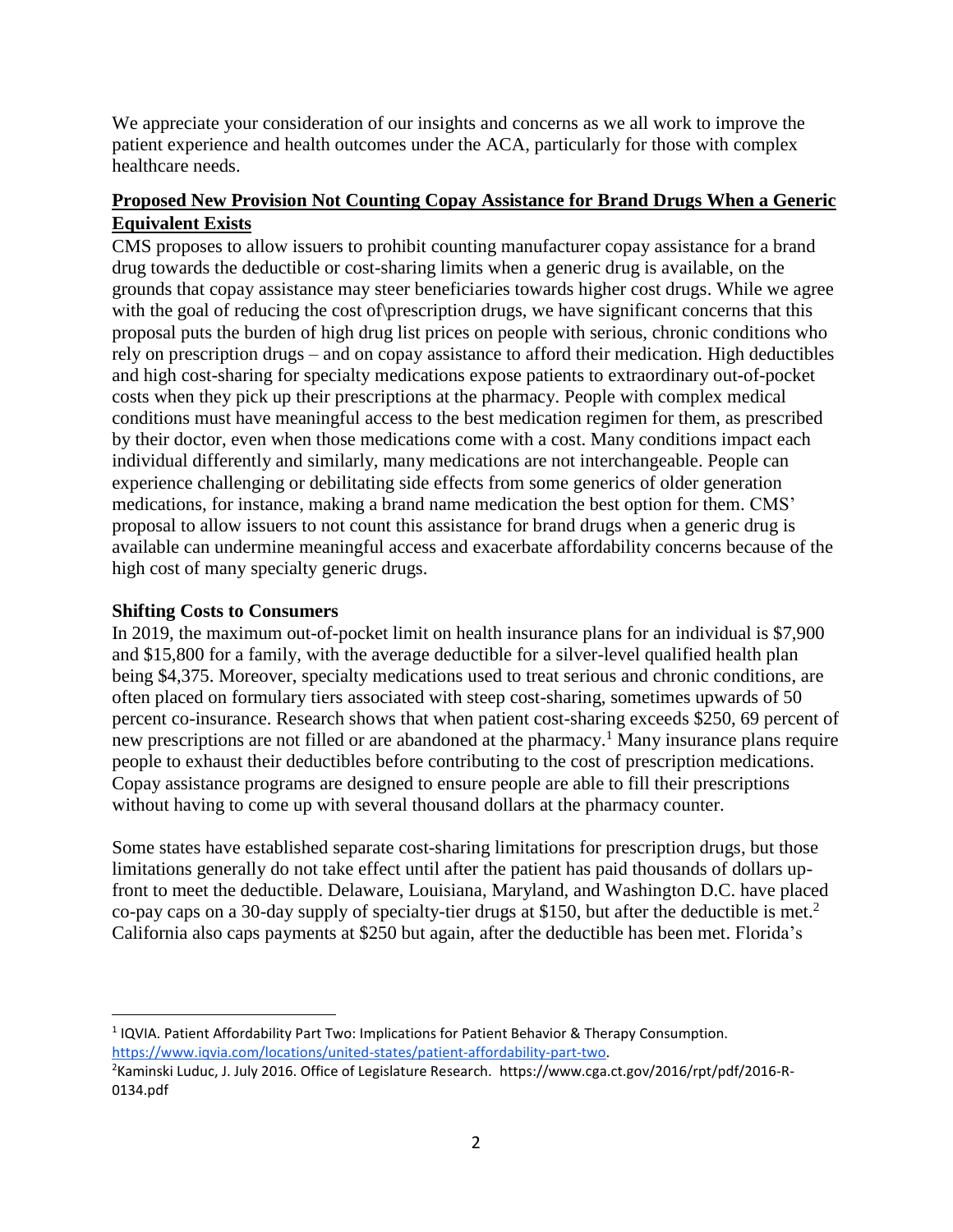Office of Insurance Regulation imposed safe harbor limits for HIV drugs, however many plans circumvent the cap by requiring the deductible to be met before the limitations are applied.<sup>3</sup>

The combination of high deductibles and high cost-sharing for prescription drugs is untenable for many and particularly those who have one or more health care conditions that require ongoing prescription medications. Drug Channels Institute recently analyzed Centers for Medicare and Medicaid Services' National Health Expenditure Accounts data, finding that total consumer outof-pocket spending on prescription drugs was \$12.8 billion higher than consumer out-of-pocket spending on hospital care. However, total U.S. spending on hospital care was \$809 billion higher than overall spending on prescription drugs—demonstrating that consumers are bearing a disproportionate share of total prescription drug costs compared to other health care costs. <sup>4</sup> The CMS proposals regarding prescription assistance programs will worsen this imbalance, shifting even more of the burden onto the sickest people.

Manufacturer copay assistance programs help people access their medications by reducing the cost burden for the individual and helping them meet their deductible and maximum out-ofpocket spending limit.

#### **Copay Assistance Used Primarily Where There Are No Generic Alternatives**

While some may claim that coupons are being used to incentivize brand-name drugs over generics, the fact is that 87 percent of the coupons are for drugs that have no generic equivalent. The 13 percent of branded drugs programs in which generic equivalent products are available accounted for only 0.05 percent of all prescriptions filled.<sup>5</sup> A study by IQVIA found that copay cards for products with a generic alternative are utilized 0.2% of the time a script is filled by any payer in the U.S.; 0.4% by commercial payers; and when isolating only brands with generic alternatives, 14.5% by commercial payers when a generic alternative is available.<sup>6</sup>

A study conducted by a team at USC Schaeffer found that of the top 200 highest-expenditure drugs with a co-pay coupon available, only 19 had a generic alternative. The authors found that there were few drugs that were close therapeutic substitutes and they "may not be suitable due to specific comorbidities, drug interactions, or other individual circumstances."<sup>7</sup>

There are generally only brand drugs available for the treatment of many serious, chronic health conditions, such as HIV, epilepsy, cancer, and Lupus. They often are associated with high costs. Generic medications do not exist for many classes of drugs. However, when generic drugs do

 $\overline{\phantom{a}}$ 

<sup>&</sup>lt;sup>3</sup> Florida 2019 Safe Harbor Guidelines for HIV/AIDS Drugs https://www.floir.com/sitedocuments/2019HIV-AIDSSafeHarborInstructions.docx

<sup>4</sup> Fein, A. Drug Channels Institute. January 2019. Drug Channels News Roundup: Part D Plans Profits, Hospitals vs. Drugs, and BS in Healthcare

<sup>&</sup>lt;sup>5</sup> IMS Institute for Healthcare Informatics. February 2014. "Patient Savings Program Use Analysis,"

<sup>&</sup>lt;sup>6</sup> IQVIA. February 2018. "An Evaluation of Co-pay Card Utilization in Brands After Generic Competitor Launch.

<sup>7</sup> Van Nuys, K., Joyce, G., Ribero, R., Goldman, D.P. February 2018. A Perspective on Prescription Drug Copayment Coupons. Leonard D Schaeffer Center for Health Policy & Economics.

[http://healthpolicy.usc.edu/documents/2018.02\\_Prescription%20Copay%20Coupons%20White%20Paper\\_Final.pdf](http://healthpolicy.usc.edu/documents/2018.02_Prescription%20Copay%20Coupons%20White%20Paper_Final.pdf)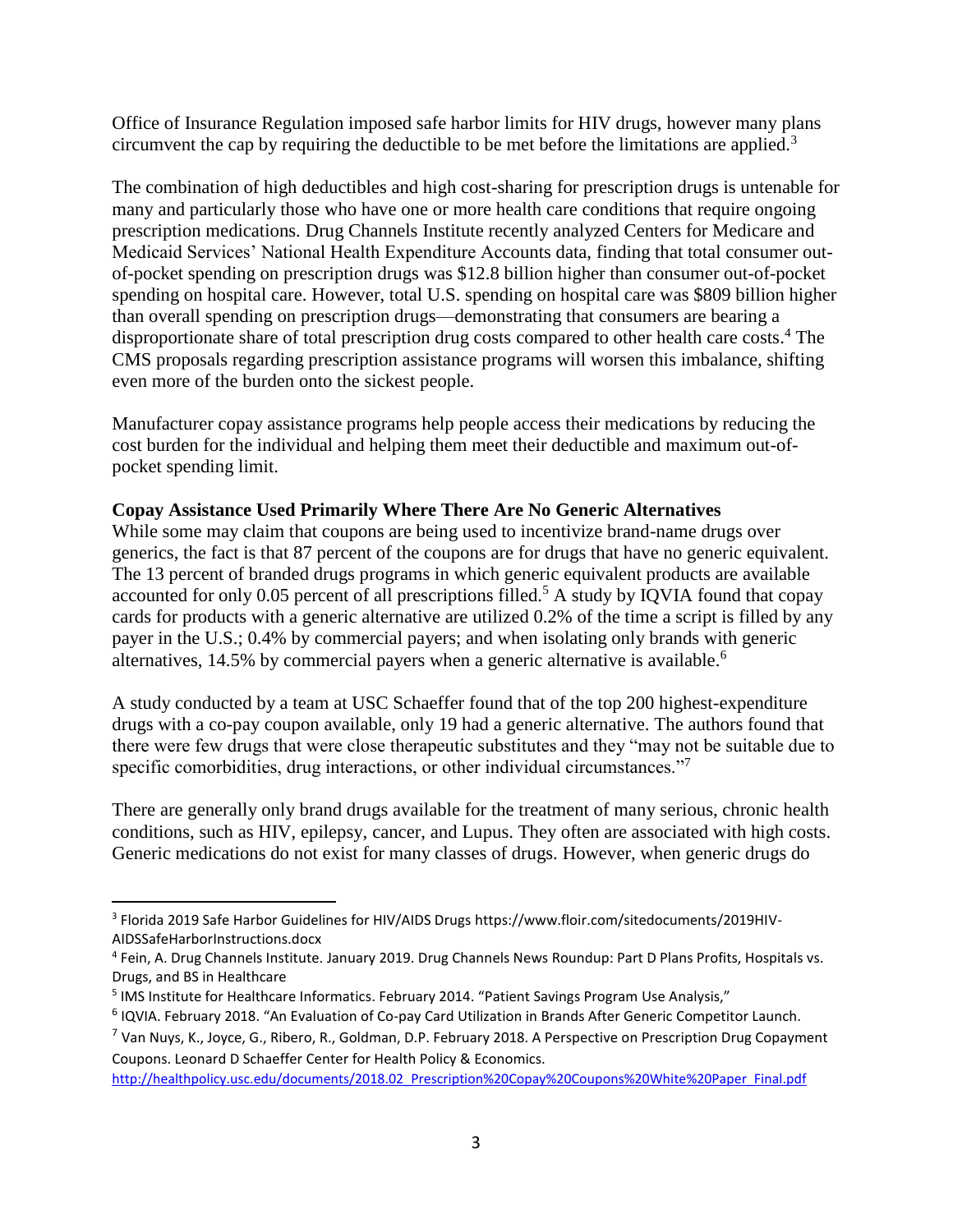exist, the insurer, who is responsible for the formulary design, can easily select a generic drug and not include the brand drug under current ACA regulations.

### **Institution of "Copay Accumulator" Programs**

 $\overline{\phantom{a}}$ 

"Copay accumulators" are a practice that many insurance plans, employers, and pharmacy benefit managers are instituting that impedes access to medications. Such programs prevent manufacturer co-pay assistance contributions from counting towards a beneficiary's deductible and maximum out-of-pocket spending limits. Currently, many issuers are adopting such policies without regard to the availability of a generic equivalent. This practice poses significant problems for patients, who may only learn about their issuer's new policy at the pharmacy counter.

• **Lack of Transparency:** Insurance plans, PBMs and employers are implementing copay accumulator programs without providing sufficient consumer notice and burying the information deep within their benefit documents. For example, in Virginia, qualified health plans offered by CareFirst and Piedmont Community Health do not count the value of copay cards toward enrollee's deductibles. These policies were buried in each plans' Schedule of Benefits documents: on pages 134 and 135 of a 190-page document for CareFirst, and on page 46 of a 101-page document for Piedmont Community Healthcare.

The copay accumulator language can also be confusing, leaving the beneficiary wondering if the plan is implementing the policy. Florida Blue's plans state, "We reserve the right not to apply manufacturer or provider cost share assistance program payments (e.g., manufacturer cost share assistance, manufacturer discount plans, and/or manufacturer coupons) to the Deductible or Out-of-Pocket maximums." In the case of Health First, also participating in Florida's individual marketplace, their plan documents did not include a mention of their policy on copay accumulators; however, based on communication with a plan representative, they could not guarantee that a copay card will count towards the member's deductible.

This lack of clarity and transparency leaves consumers surprised when they discover midyear that they have not exhausted their deductible despite having incurred significant prescription drug cost-sharing. At this point, they might be faced with an unexpected several thousand-dollar expenditure, which they will likely be unable to afford.

The CMS-issued Guidance for Individual Plan Summary of Benefits and Coverage Requirements edited in February 2016, explicitly states that if there is an out-of-pocket limit the issuer must list any major exceptions with the language, "even though you pay these expenses they don't count toward the out-of-pocket limit."<sup>8</sup> **Plans are clearly violating these important transparency requirements and we urge CMS to ensure plans are complying with them**. **Although we urge CMS to withdraw the proposed** 

<sup>8</sup> CMS Summary of Benefits and Coverage; Instruction Guide for Individual Health Insurance Coverage. February 2016. [https://www.cms.gov/CCIIO/Resources/Regulations-and-Guidance/Downloads/cciio-Individual-](https://www.cms.gov/CCIIO/Resources/Regulations-and-Guidance/Downloads/cciio-Individual-Instructions.PDF)[Instructions.PDF](https://www.cms.gov/CCIIO/Resources/Regulations-and-Guidance/Downloads/cciio-Individual-Instructions.PDF)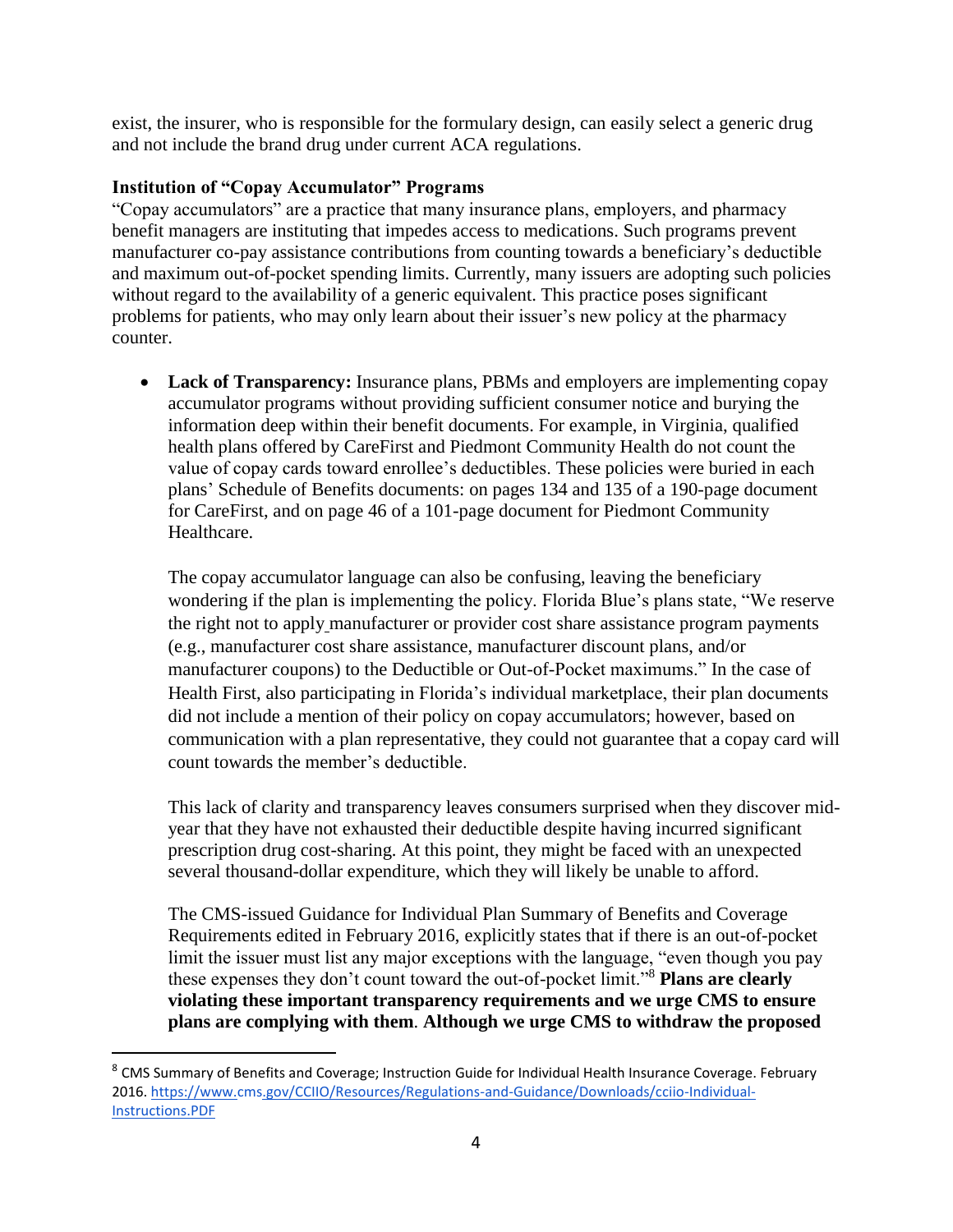**change to § 156.130(h)(2), if CMS does adopt this proposal, it must also ensure that consumers are informed about it and the implications for their out-of-pocket costs.** 

• **Issuers Gain Financially from Copay "Accumulator" Policies:** When issuers refuse to count manufacturer copay assistance towards deductibles and cost-sharing limits, they are essentially "double [or even triple] dipping," by accepting the copay assistance dollars from the manufacturer, accepting rebates from the manufacturer (while charging the consumer based on list price), and still requiring the consumer to pay all cost sharing until the deductible and maximum out of pocket is reached.

In a case study of the total payments collected by a plan, modeled by the National Association of State and Territorial AIDS Directors, comparing two scenarios, one when copay assistance counts, and another when it does not under a copay accumulator program, the difference in the amount the plan collects is significant. Where an accumulator policy is not implemented—which permits the copay assistance to count towards the patient's deductible and out-of-pocket costs—the plan would collect \$3,550 in payments from the beneficiary and the drug manufacturer. Under the scenario with the copay accumulator, the plan collects  $$10,500$ .<sup>9</sup> This is a clear violation of the Affordable Care Act's strict limits on out-of-pocket costs for consumers defined as any expenditure required by or on behalf of an enrollee with respect to essential health benefits; such term includes deductibles, coinsurance, copayments, or similar charges, but excludes premiums, balance billing amounts for non-network providers and spending for noncovered services 45 CFR 155.20.

#### **Generics Are Not Always Affordable**

 $\overline{\phantom{a}}$ 

Copay assistance clearly does not steer patients to higher priced drugs when all the drugs used to treat a certain condition are brand name. **When there is truly a low-cost generic equivalent for a brand drug, we can understand the reasoning behind CMS' proposal, however, in addition to generics not always being the best fit for an individual due to factors like side effects, not all generic drugs are low cost, and the use of generics do not always translate into low and affordable patient cost sharing**. **While in some instances a low-cost generic may exist for a brand drug, and it is placed on the generic tier, if the copay was all the patient had to pay, the proposed policy would be acceptable. But, at a time when insurance plan benefit design often includes high deductibles, it is also important to consider the beneficiary's total costs. Since generic manufacturers also provide copay assistance for high cost generics, CMS' proposal also would be possible in only those instances when total patient cost sharing for the generic is not greater than the brand drug.** People still will need copay assistance to afford and access their medications even if a generic exists.

While the overall list price for a generic equivalent for a brand name drugs may be lower than the brand drug, that price can still be extremely high. For example, the drug Imatinib, used to treatment cancer had a list price of around \$9,000 per month, but the generic at the time of its

<sup>9</sup> NASTAD. Co-pay Accumulators: Considerations for HIV and Hepatitis. October 2018.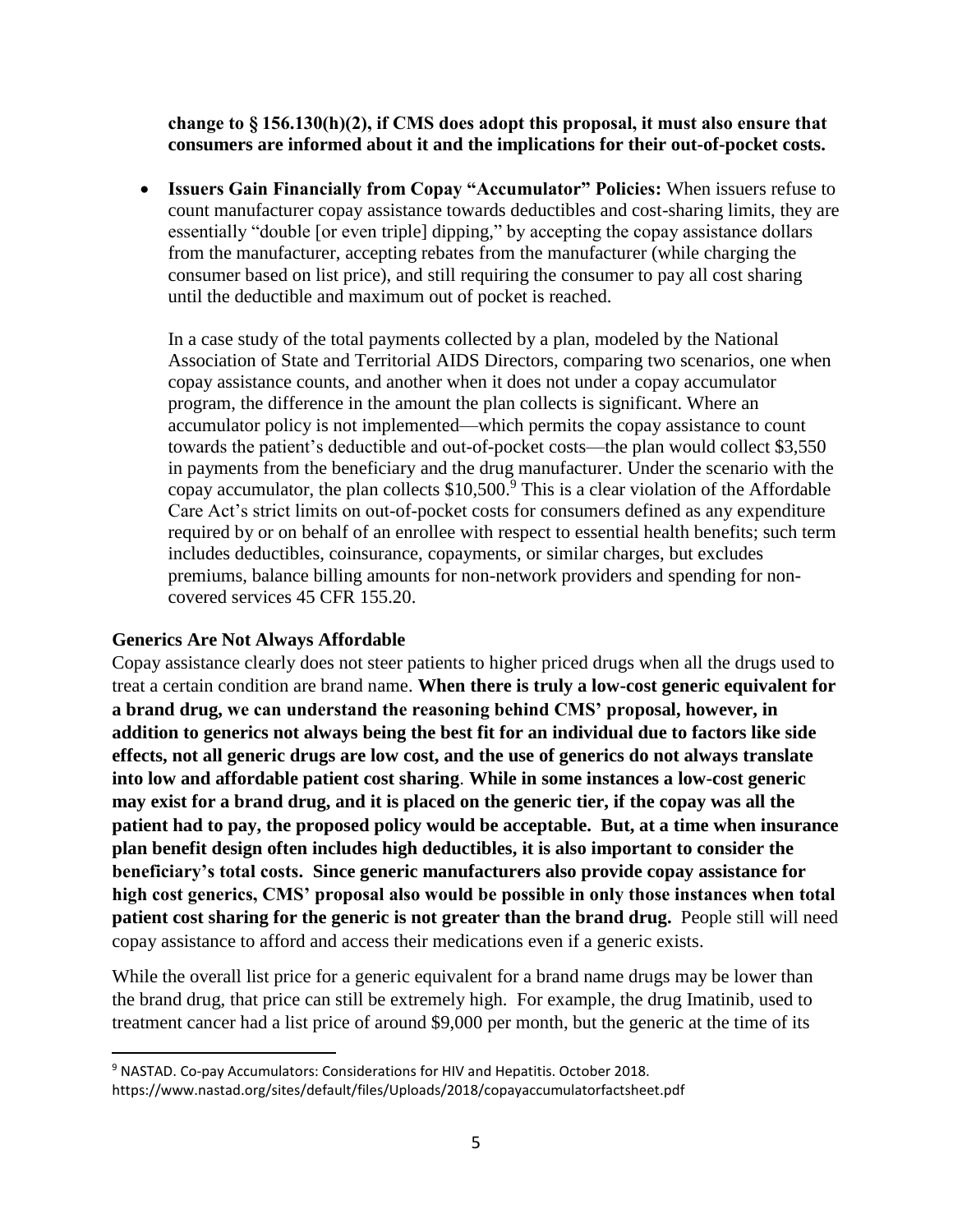introduction was around \$8,000.<sup>10</sup> Glatiramer acetate is used to treat MS, and the brand has a list price of about \$7,500 per month, while its generic form is \$6,000 per month.<sup>11</sup> The brand drug of entecavir used for the treatment of hepatitis B was \$1,260 a month, but the generic today is over \$500.<sup>12</sup> **Therefore, for specialty generics, the cost of the drugs remains high and people still require copay assistance to access them.**

Recently, prices on generic drugs have been rising, steeply in some circumstances. New research has found that at least in one case, rising prices for generic drugs may be tied to more restrictive issuer policies related to cost for brand drugs. "Out-of-pocket drug costs are often tied to undiscounted list prices, and there appears to be a link between rising prices for [Multiple Sclerosis] drugs and more use of restrictive policies by Medicare drug plans," according to researchers at Oregon Health and Science University.<sup>13</sup> In fact, the researchers found that at least in one case, "patients who are prescribed the only generic drug in one class -- glatiramer acetate - - will pay more out of pocket than patients using any brand-name drugs in the same class."

# **Need for an Exceptions Process**

If CMS moves forward with some aspect of this proposal, we strongly suggest that there will be a clear, easily navigated, exceptions process for determining when a generic is "medicallyappropriate," and when it is not. The physician, who has specific knowledge of the individual's health circumstances as well as the medical expertise, should be the final arbiter and be able to override an issuer decision while the consumer is at the pharmacy. It will be imperative that CMS ensure this is made known to providers, pharmacists, issuers, and patients.

# **Questions**

 $\overline{\phantom{a}}$ 

Additionally, we have a number of questions that we ask CMS to address:

- How will the agency define a "generic equivalent?"
- How will biosimilars be treated?
- What process will the agency use to ensure that people are able to have their brand name drug copay assistance count towards the deductible and cost-sharing limits when their physician attests that the brand is "medically appropriate" and the generic is not?
- What will the process be for determining whether a generic drug is "medically" appropriate?"

The consumers represented by the I Am Essential Coalition have serious, complex medical conditions, and the answers to these questions will have significant impact on their ability to get the prescription drugs they need.

- https://www.forbes.com/sites/joshuacohen/2018/09/12/the-curious-case-of-gleevec-pricing/#47a2e79854a3 <sup>11</sup> Reinke, Thomas. June 2015. Managed Care Magazine. MS Drug Going Generic without Making Waves.
- https://www.managedcaremag.com/archives/2015/6/ms-drug-going-generic-without-making-waves <sup>12</sup> Hill, A., Gotham, D., Gooke, G., Bhagani, S., Andrieux-Meyer, I., Cohn, J., Fortunak., April 2015, Journal of Virus Eradication. https://www.ncbi.nlm.nih.gov/pmc/articles/PMC4946675/

<sup>&</sup>lt;sup>10</sup> Cohen, J. September 2018. Forbes. The Curious Case of Gleevec Pricing.

<sup>13</sup> Healthday.com. https://consumer.healthday.com/senior-citizen-information-31/medicare-news-422/ms-drugcosts-skyrocket-after-medicare-rule-change-study-742382.html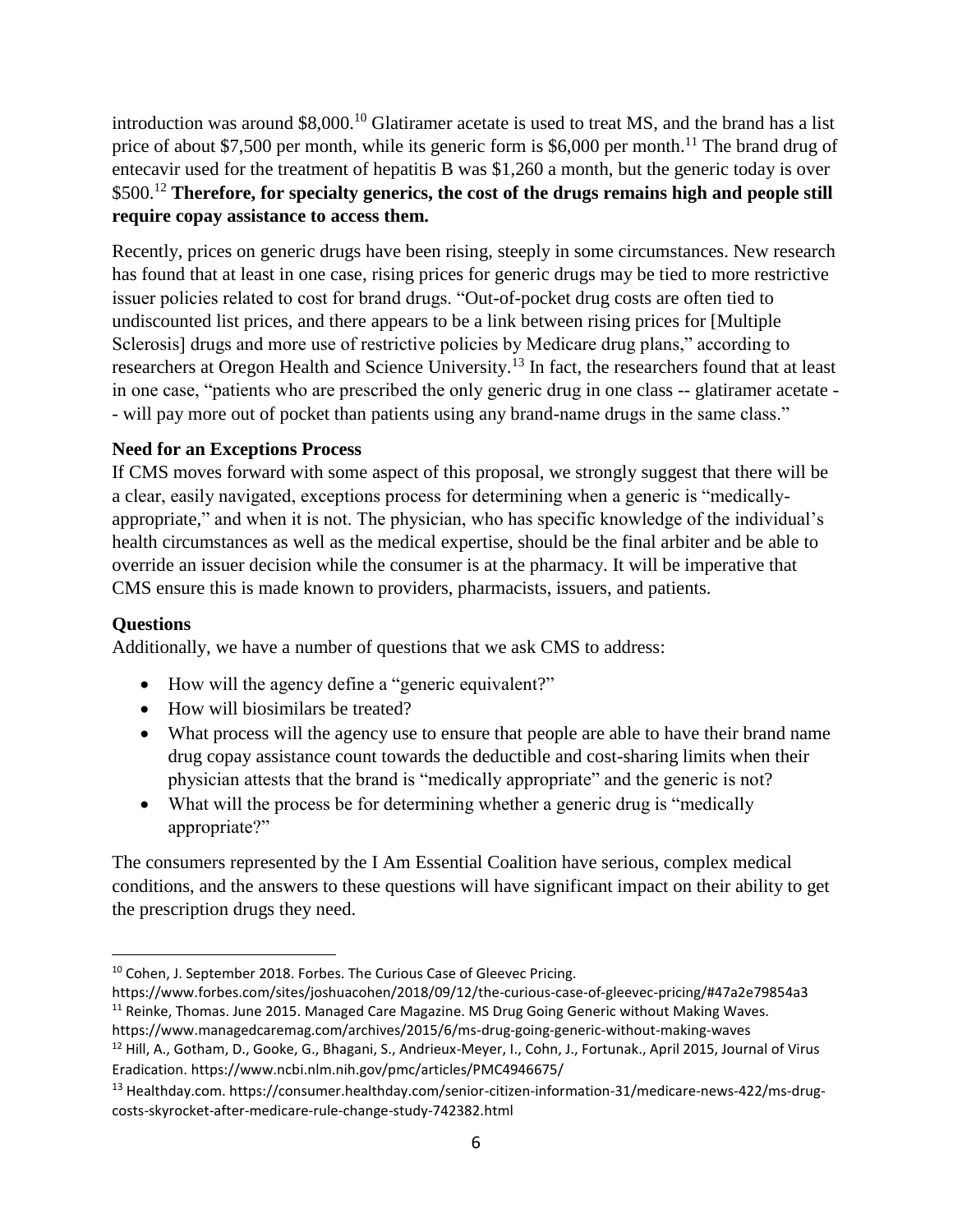## **Implications for Copay Assistance for Brand Drugs When No Generic Exists**

As written, the proposal would prohibit the use of copay assistance for a brand drug when a generic exists. **We are assuming that CMS is asserting that copay assistance can be used, and should be counted toward deductibles and cost-sharing, for brand drugs that do not have a medically-appropriate generic.** This would therefore forbid copay accumulators for brand name drugs when there are no generic equivalents. **We welcome this interpretation and ask CMS to clearly state this policy clearly, enforce it, and to urge state Insurance Commissioners to also enforce this provision in their states.** 

### **Proposed New Provision Allowing Issuers to Not Consider Brand Drugs Essential Health Benefits (EHB) if the Generic is Available and Medically Appropriate**

CMS proposes to allow issuers to only cover a generic when there is both a brand and generic available, and to then allow the brand drug to be considered not part of the EHB package. When a drug is not considered part of the EHB package, the person's cost-sharing would not count toward their deductible or the cost-sharing limits.

We have significant concerns that this proposal would undermine the definition of the EHB. Issuers already have wide latitude to determine which drugs are covered in their formularies, and to tier drugs such that cost-sharing amounts will steer people toward lower-cost and/or more effective drugs. Plans do not have to cover brand name drugs for which there is a generic equivalent. Additionally, all states have laws that provide for automatic substitution of a generic drug at the pharmacy when a provider prescribes a brand drug that has a generic alternative. Because there are already many incentives in the system to steer people towards generic drugs, we believe CMS is going after a problem that does not exist.

Not all patients respond the same to generic drugs as they do to the brand. While generic drugs are technically the same as brand drugs as far as active ingredients, they are not always identical. A generic may have different side effects or may interact differently with other drugs the patient may be taking. Therefore, it is imperative that the physician be the ultimate decider about whether a patient needs a particular brand drug, and in such cases, the patient should not be subject to cost penalties as a result of their brand drug use.

**We urge CMS to withdraw this proposal and to clarify that plans should ensure comprehensive access to medicine needed by people with chronic health care conditions, and ensure that people for whom a brand drug is the medically-appropriate option are not penalized by having their cost-sharing not counted toward their deductible and costsharing limits.**

## **Mid-Year Formulary Changes for Newly Approved Generics**

CMS proposes allowing issuers to make mid-year formulary changes when a generic equivalent prescription drug becomes available on the market. While we appreciate efforts to make generics available to enrollees as quickly as possible, we have serious concerns about the proposal to allow issuers to remove brand name drugs from the formulary within the plan year.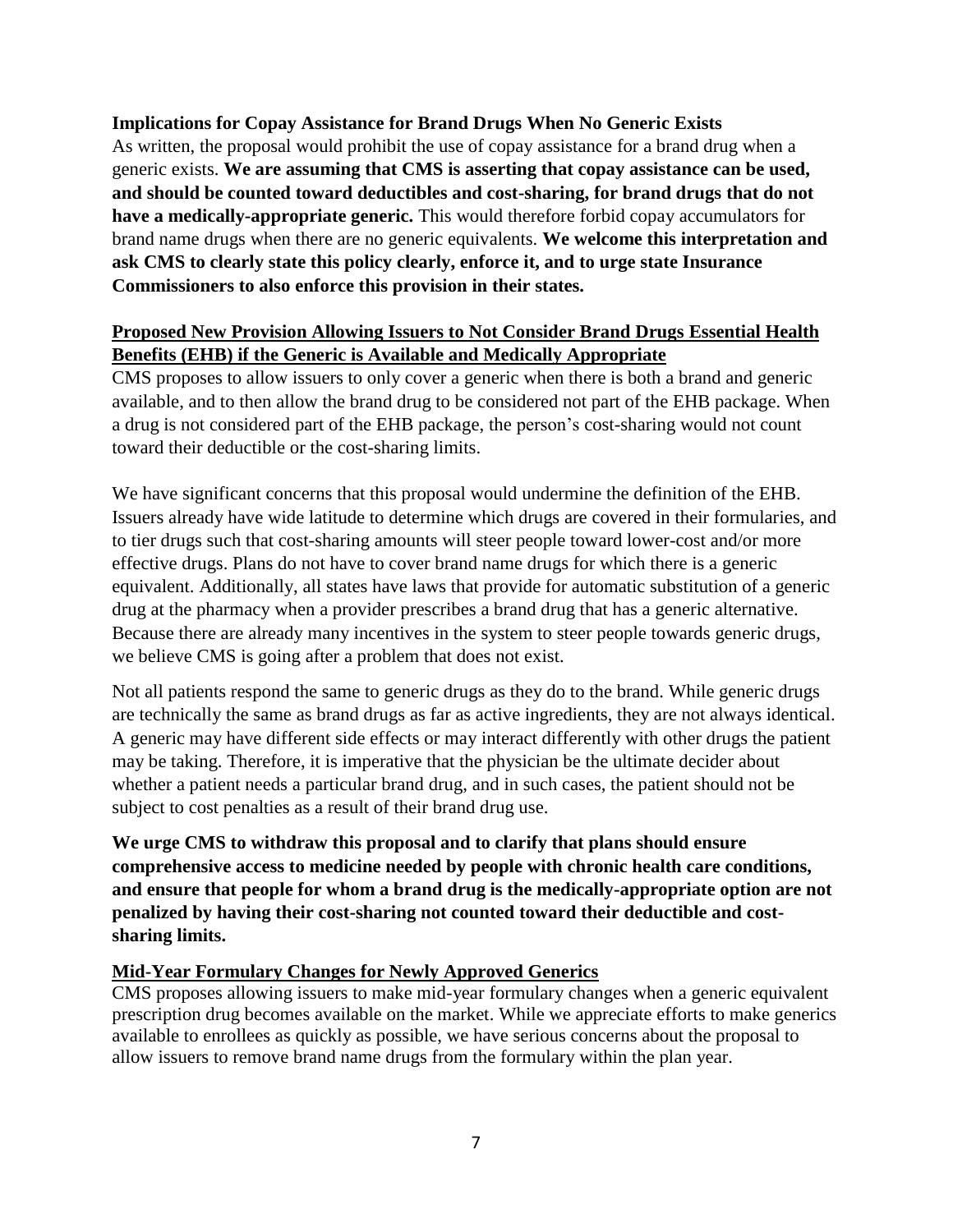People with serious chronic conditions - like epilepsy, HIV, and mental health conditions choose plans based on the coverage that is advertised. Treatment regimens for people with chronic conditions is not "one size fits all," and many are carefully balanced to reduce side effects and drug interactions. Disrupting these regimes risks increasing side effects, adverse reactions and interactions, avoidable hospitalizations and emergency room visits and in some instances, irreversible damage or a public health concern. Consumers must have correct information when shopping for plans. In the proposed rule, CMS states that it "encourage[s] QHP issuers and Exchanges to undertake efforts to engage in consumer-friendly communication of their services to help consumers understand the value of the services they would potentially obtain," and that such transparency will promote value and improve health outcomes. However, this proposal directly contradicts that effort. If finalized, this rule would allow an issuer to offer a product that is different than was advertised; because consumers are locked into the plan for a year, allowing plans to offer a product different than advertised will undermine consumers' ability to make the best plan choices for their health. If CMS moves forward with this proposal, it should be limited to adding new drugs to the formulary; issuers should not be allowed to remove drugs until the new plan year.

People who do choose to switch to the generic will need time to schedule an appointment with their doctor, discuss side effects, and create a schedule for weaning off of a drug and beginning a new regimen. If CMS moves forward with allowing issuers to remove drugs from the formulary, it should also provide the maximum proposed notice period - 120 days - to allow enrollees to develop a new treatment plan.

#### **Therapeutic Substitution and Reference Pricing**

We appreciate the ability to comment on two ideas that CMS is considering for future rulemaking: therapeutic substitution and reference pricing.

We have serious concerns about the consideration of therapeutic substitution. Therapeutic substitution may result in serious adverse outcomes for people with chronic conditions, who are frequently on multiple medications and have carefully calibrated treatments that are determined in coordination with their physicians. CMS acknowledges that for therapeutic substitution to become commonplace, "efficient systems that allow for seamless communication among prescribers, pharmacies, and insurance companies would need to be in place." Such seamless communication does not currently exist. CMS may be considering allowing therapeutic substitution in order to "force" such systems. However, the people most likely to be hurt in that scenario are people with disabilities and chronic conditions, and any savings achieved are likely to be tempered by adverse drug interactions, avoidable admissions, and other poor outcomes.

We also have serious concerns about any proposal that seeks to reduce health costs by shifting more costs to consumers, especially those with chronic conditions who already face significant cost sharing. Introducing reference pricing to prescription drugs would only increase these costs and risk limiting patient access to drugs, thereby harming medication adherence. A study published in Health Affairs found that increasing medication adherence, even when controlling for confounding factors such as other indicators of a healthy lifestyle, reduced health care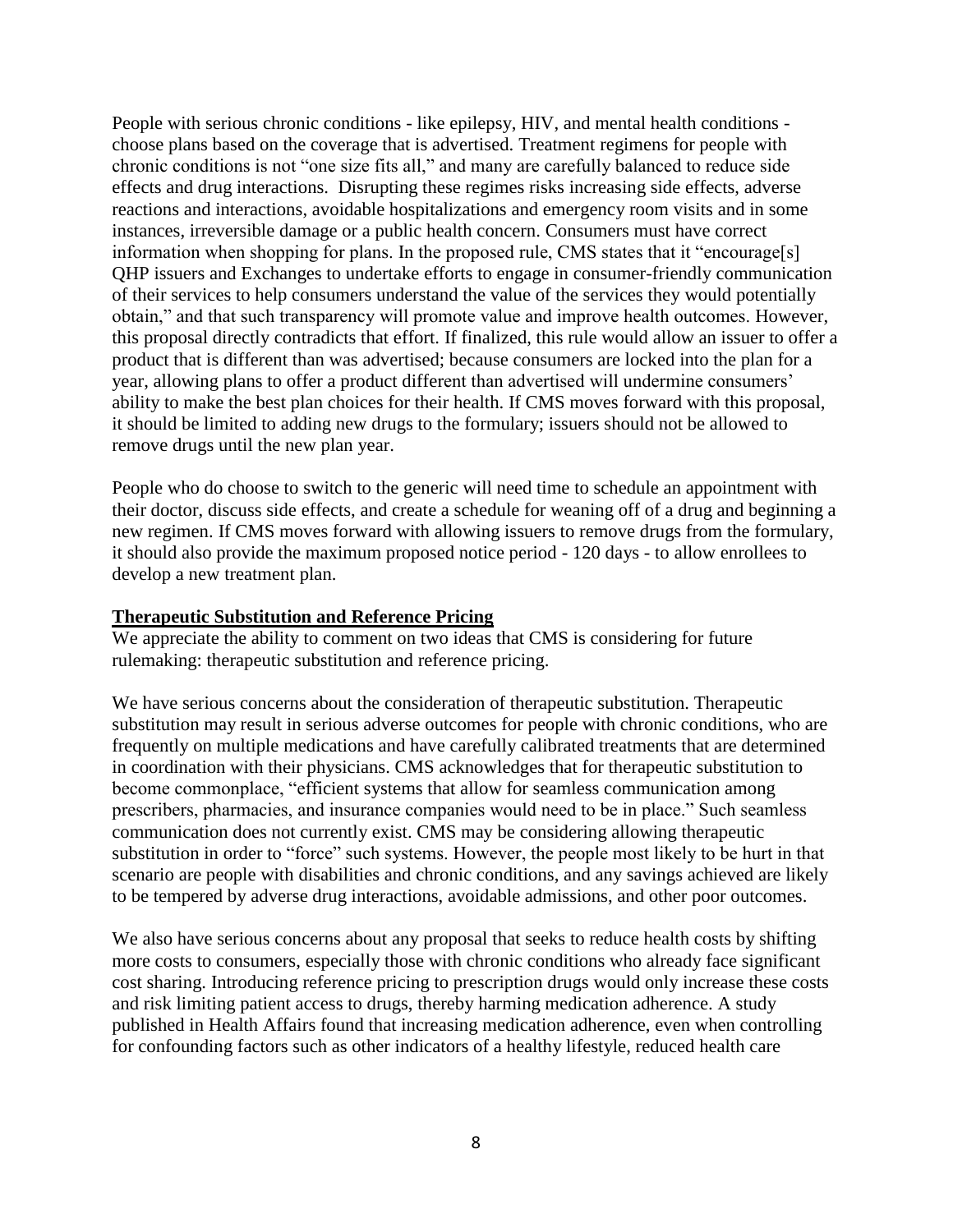utilization and costs.<sup>14</sup> Consumers - especially those with chronic conditions - already face significant cost sharing, including cost sharing that can impact medication adherence.

### **Silver Loading**

We appreciate CMS's decision to allow the practice known as "silver loading" to continue. We encourage CMS to continue to allow silver loading unless and until Congress takes action to appropriate cost-sharing reduction payments in a way that protects enrollees and promotes a stable health insurance market. Absent Congressional action, we believe this is the best way to protect low-income consumers and ensure that people are able to afford a health plan and the care they need.

#### **Premium Adjustment Percentage**

As groups representing people with serious chronic conditions, we have concerns about the proposal to change the calculation of the premium adjustment percentage. As CMS notes in the proposed rule, the change in calculation would result in approximately 100,000 people losing Exchange coverage, with the majority of them becoming uninsured. This proposal will also result in higher premiums and higher cost sharing for Exchange enrollees. Such changes run contrary to the purpose of the Affordable Care Act and the Exchanges, and should not be finalized. **We urge CMS to withdraw this proposal.**

#### **Auto Re-enrollment**

 $\overline{\phantom{a}}$ 

We strongly support HHS continuing auto re-enrollment for consumers who do not take action to select a new plan. Individuals who purchase their health insurance through the ACA have become accustomed to this practice which ensures continuous healthcare coverage, streamlines the health insurer process, and has also helped maintain a robust risk pool enrolled in the marketplace. Millions may lose coverage and risk interrupted care if auto re-enrollment were to be discontinued in the federally-facilitated marketplaces.

In response to HHS seeking comments on the procedures or policies that could help reduce eligibility errors we would recommend strengthening and modernizing data agreements with entities such as the Social Security Administration and Treasury and improve data matching reconciliation to ensure the most accurate information is available to determine an enrollee's eligibility and improve program integrity.

## **Maintaining and Enforcing Patient Protections**

As stated in the Proposed Rule, the Affordable Care Act contains many important patient protections that help in defining EHB and that all issuers must abide to when designing plan benefits. For example, plans must offer all ten categories of the EHB, the benefits must be equal in scope to a typical employer plan, there has to be an appropriate balance across all categories, and plan benefit design cannot discriminate based on an individual's age or disability. The EHBs must also consider the health needs of diverse segments of the population including women, children, persons with disabilities, and other groups.

In previous regulation, HHS has further defined EHB. For example, for prescription medications, every plan must cover at least the greater of one drug per class or the same number of drugs in

<sup>14</sup> Health Affairs. https://www.healthaffairs.org/doi/10.1377/hlthaff.2009.1087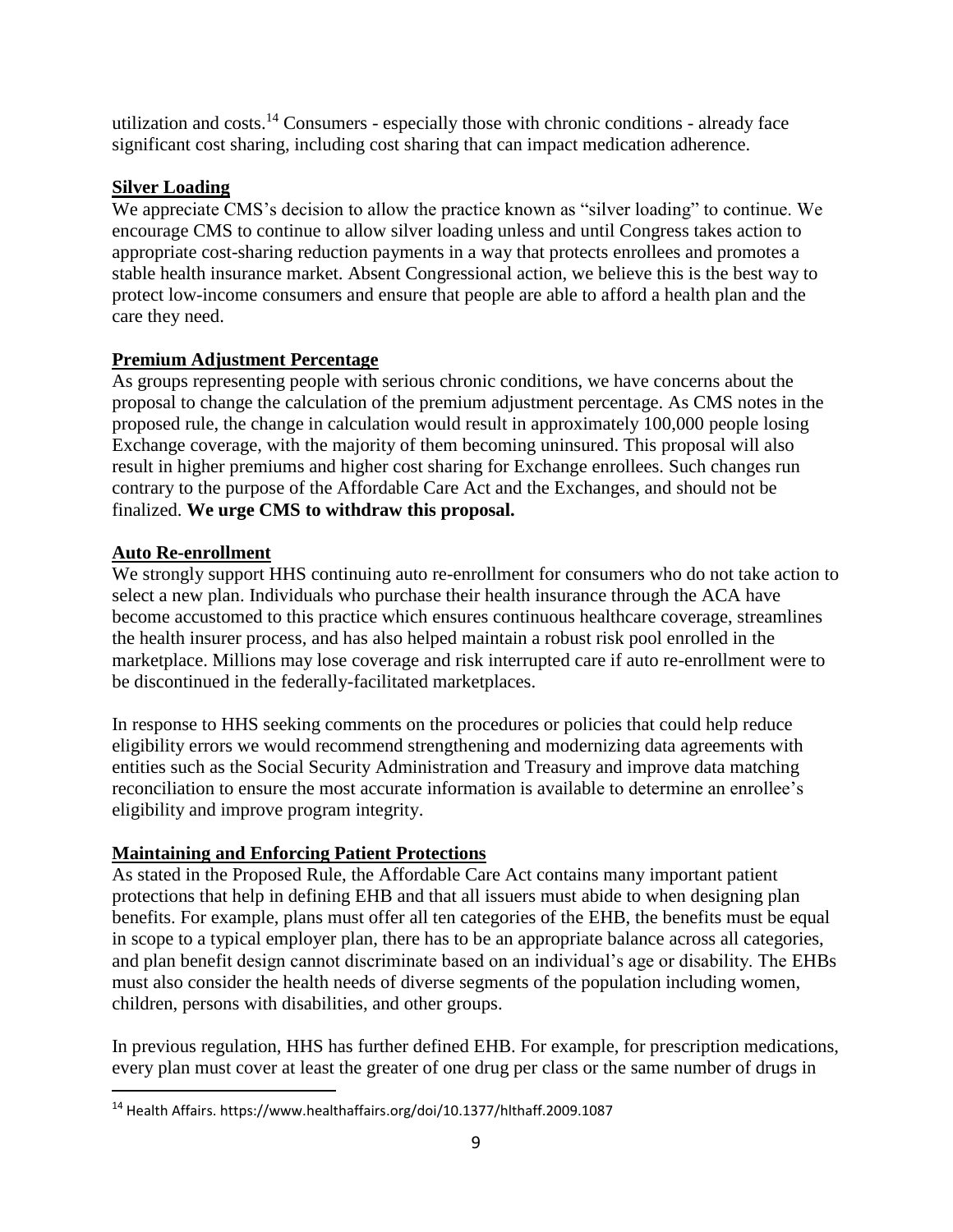each category and class as the state's benchmark plan. Previous regulation also requires plans to be transparent in their coverage of benefits and costs, utilize Pharmacy and Therapeutic Committees, and consider newly approved medications and treatment guidelines. Plans must also not limit delivery of medications to only mail order. Additional regulations have been promulgated to implement Section 1557 of the ACA, which further defines discrimination in healthcare. HHS has also provided examples of discriminatory benefit design to include excessive patient cost-sharing, excessive utilization management techniques, such as prior authorizations, and placing every drug to treat a certain condition on the highest tier.

**As we wrote in a letter to HHS last year, continuation of these patient protections is critical so that qualified health plans meet the needs of patients, particularly those with serious and chronic conditions. We thank HHS for recognizing their importance by maintaining them and appreciate that in the** *Letter to Issuers for 2020* **other plan standards and expectations are maintained.**

**Patient protections are meaningless without proper enforcement.** Despite the law or regulation, some insurers still design plans that are discriminatory and limit patient access. Beneficiaries continue to encounter plans that lack meaningful formulary coverage for prescription medications, engage in adverse tiering, have high cost-sharing and burdensome utilization management requirements such as extensive and/or unwarranted prior authorization and step therapy requirements. Beneficiaries also still face midyear formulary changes, and can have their medications switched for non-medical reasons. Current regulations and guidelines must be enforced.

#### **We encourage HHS to fully enforce the patient protections contained in the law and in regulation, and ensure that if oversight and enforcement responsibilities are assumed by the states, they have the authority and resources necessary to fully address patients' protections, particularly non-discrimination in plan benefit design.**

Thank you very much for your consideration of our comments. Should you have any questions, please contact: Carl Schmid, Deputy Executive Director, The AIDS Institute, [cschmid@theaidsinstitute.org;](mailto:cschmid@theaidsinstitute.org) Laura Weidner, Vice President, Government Relations and Advocacy, Epilepsy Foundation, [lweidner@efa.org;](mailto:lweidner@efa.org) or Andrew Sperling, Director of Federal Legislative Advocacy, National Alliance on Mental Illness, [asperling@nami.org.](mailto:asperling@nami.org)

Sincerely,

Action Wellness ADAP Advocacy Association (aaa+) AIDS Action Baltimore Aimed Alliance Allergy & Asthma Network American Association on Health and Disability American Autoimmune Related Diseases Association (AARDA )

American Behcet's Disease Association (ABDA) American Physical Therapy Association Autistic Self Advocacy Network Bronx Cares Family Medicine California Chronic Care Coalition California Hepatitis C Task Force, International Association of Hepatitis Task **Forces**